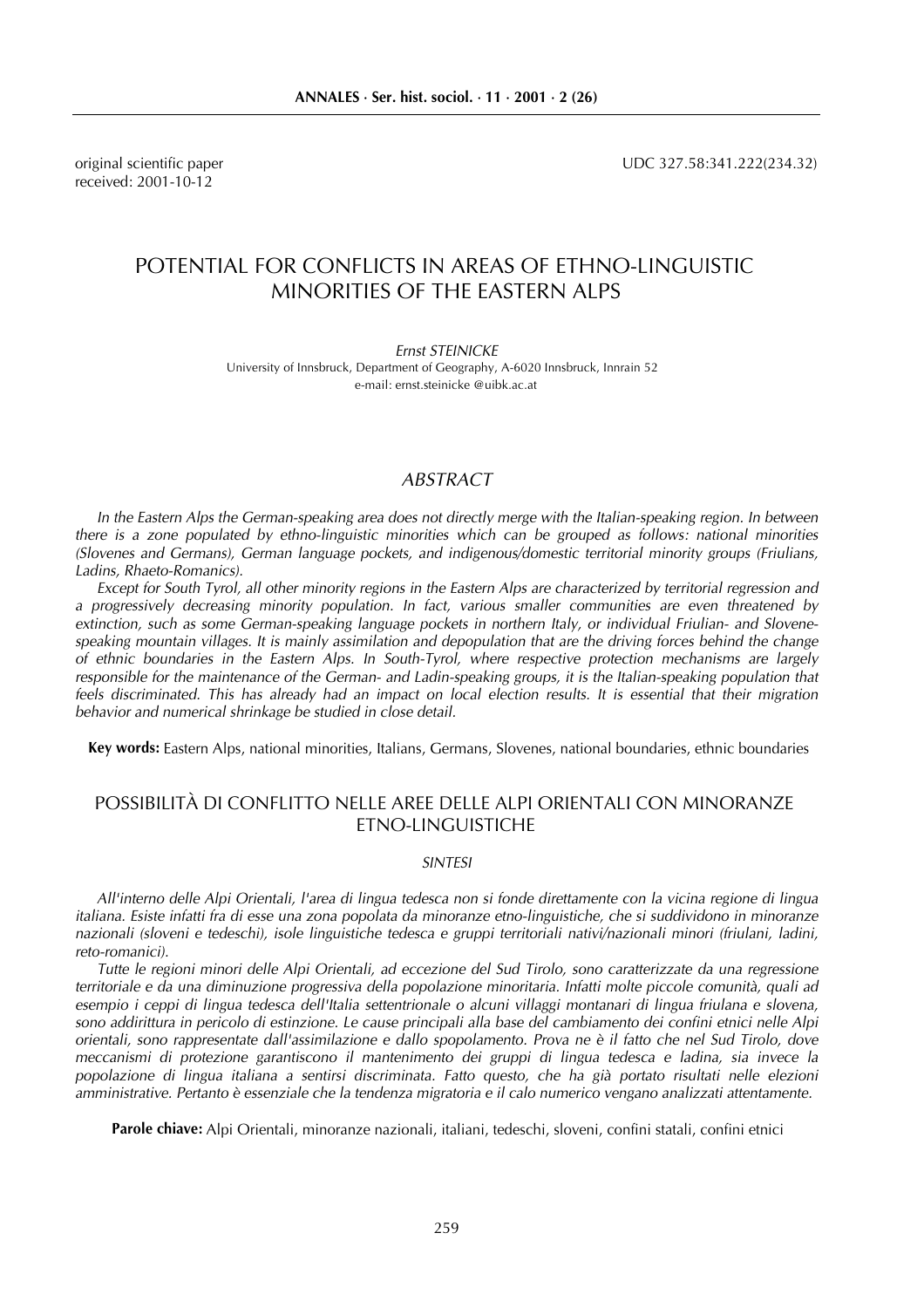Ernst STEINICKE: POTENTIAL FOR CONFLICTS IN AREAS OF ETHNO-LINGUISTIC MINORITIES OF THE EASTERN ALPS, 259-266

#### INTRODUCTION

The main goal of this paper is to highlight the potential for ethnic conflict in the Eastern Alps as well as to point to likely solutions. The potential for conflict comprises those problems of ethnic minorities, which may lead to confrontations with the majority or other groups of the society. This includes all problem areas which promote assimilation and contribute to the disappearance of ethno-diversity. The insights presented here form the core focus of a current research project at Innsbruck's Department of Geography.

Only few states and regions have managed to come up with satisfactory rules and regulations based on legaldemocratic principles which govern the rights of minorities. This does not only represent a permanent potential for conflict - after all, since World War II almost all conflicts in this world were caused - or at least intensified by ethnic-cultural tensions (Rhoodie, 1993). The lack of such a regulatory system has also led to a situation whereby small ethnic groups are facing outright extinction.

It is impossible to find a generally accepted definition

for what constitutes an "ethnic minority." The definition may differ from country to country. For example, in the Alpine region ethnic minorities are described as special groups within a state which differ from the majority population in terms of objective (cultural) and subjective (sense of group-awareness) factors. This definition includes a common determination to retain its special status, as well as a certain status as an autochthonous (historic) group which is legally recognized, provided such a group has existed for at least three generations (holding citizenship) at a given place (Veiter, 1984). Guest workers and immigrants from Turkey or Southeastern Europe do form ethnic groups in the countries of the Alps, but they are not designated "ethnic minorities." Countries like The Netherlands, the U.S., Great Britain, and Canada take a quite different view. In these countries immigrants may be readily grouped into the category "ethnic minorities."

In the Alps, the various ethnic groups may be distinguished from each other through linguistic characteristics. In order to be more precise, the term "ethnolinguistic group" should be preferred over the less specific term "ethnic group".



Map 1: Ethno-Linguistic Minorities in the Eastern Alps. Zemljevid 1: Etno-lingvistične manjšine v vzhodnih Alpah.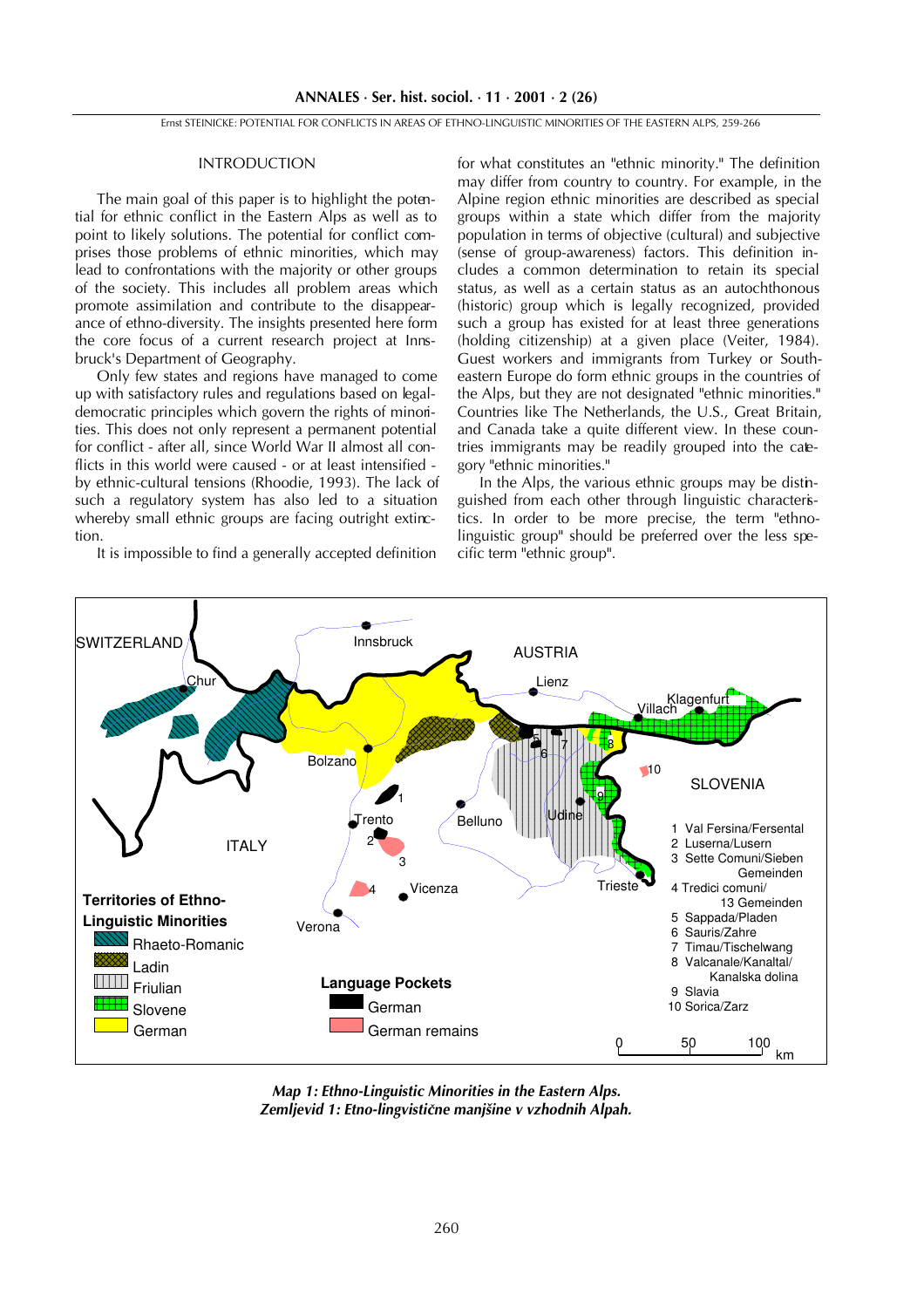Nowhere else in Western Europe is there a greater ethno-cultural diversity than in the Alps – especially in the region of the Eastern Alps, with its small ethnic cultural patterns. As can be seen from Map 1, south of the Austrian-Italian border the German-speaking area does not directly merge with the Italian-speaking region. Within the designated research area, i.e. the Alpine region to the east of the Swiss-Austrian and the Swiss-Italian borders, the ethno-linguistic minorities may be grouped as follows (Steinicke, 1998a; 1998c):

National minorities: These are groups whose main area of settlement lies in the neighboring countries, which is where the center of their culture and language is located. They find themselves in an other country as a result of arbitrary borders or of border changes. South Tyrol, the Valcanale, and Venetic Slovenia (Slavia) are national minority areas in the Italian part of the Eastern Alps; the Slovenes in the southern part of Carinthia, however, constitute a national minority in Austria (Leidlmair, 1987; Valussi 1974; Autonome Provinz Bozen-Südtirol, 1997a; 1997b; Zupančič, 1993; Steinicke, 1995; 1996; 1998b; Steinicke, Zupančič, 1995; Östereichisches Volksgruppenzentrum, 1998).

German language pockets: Because of distinct, subjective factors of ethnicity, the population of the various German-language pockets in the Eastern Alps may only conditionally be regarded as national minorities, although the core area of their language lies in some other country. All of them are a result of the expansive settlement policies of the High Middle Ages - when Tyrolean and Carinthian colonists were settled to the south of the homogeneous German-speaking lands (Hornung, Hornung, 1986; Steinicke, 1986).

Indigenous (domestic) territorial minority groups: An indigenous territorial minority group is an individualistic ethnic group within a given state whose area of settlement forms the core of a distinct language and culture in this world. Contrary to national minorities and language pockets, such a group is generally self-reliant, with few or no prospects for assistance from any other country or region. In the Eastern Alps the representatives of such minority groups are the Friulians, the Ladins in the Dolomites, and the Rhaeto-Romanic speakers in Switzerland (Lutz, 1966; Becker, 1974; Prost, 1980; Leidmair, 1985; Palla, 1986; Craffonara, 1990; Steinicke, 1991a; Kraas, 1992).

### EASTERN ALPS' ETHNO-LINGUISTIC MINORITIES BETWEEN PERSISTENCE AND EVANESCENCE

Nowhere in the Eastern Alps can we find an ethnic minority group whose territory is expanding. Territorial constancy can be found with the German- and Ladinspeaking groups in South Tyrol. However, all other groups are suffering from territorial regression, with a simultaneous shrinking of the minority population.

Any development of ethnic territory closely depends on the legal instruments available for the protection of a minority and, correspondingly, on the respective group organization. The spectrum of protective options in the areas studied here ranges from cultural concessions to democratic participation to economic and cultural autonomy. What is striking is the fact that a minority is best preserved where autonomy is chosen as the strategy for solving minority problems. Not surprisingly, the potential for ethnic conflict under such circumstances is rather low.

Based on the current status of research regarding ethno-linguistic minorities in the Eastern Alps, the following spatial potential for conflict can be identified:

#### South Tyrol

The German- and Ladin-speaking South Tyroleans enjoy the most comprehensive minority protection rights. These rights extend to all levels of public life from pre-schools, schools, to the use of one's preferred language with public authorities, including the courts. Today the preservation of the German-speaking portion of the population is no longer in jeopardy. The Ladinspeaking South Tyroleans, however, are tri-lingual. They profit in particular from economic and cultural autonomy. Most importantly, however, their ethnic selfconfidence has been reinforced - a fact which is reflected in a considerable growth of this small group from 11.275 to 16.291 persons during the period 1961 and 1991 (Steinicke, in print).

The formation of the "Euro-Region Tyrol" in the early 1990s constitutes the latest ethno-political development in South Tyrol (Pernthaler, Ortini, 1997). The "Euro-Region" is a "confederation" between the Austrian province of Tyrol on the one hand and South Tyrol and the Trentino (i.e. the Italian-speaking Tyrol) on the other hand (Map 2), with a common parliament, and even with its own representational structures in Brussels. This "All-Tyrolean Region", which was established 1993/94, aims at greater cross-border co-operation in business, traffic infrastructure, and in the cultural field. Expectations are that it will lead to a further strengthening of the two mentioned ethnic minorities in Italy.

Although the political conflicts between Austria as the protective power and Italy have officially been eliminated and old hostilities largely overcome, problems still emerge in the day-to-day co-existence between the German- and Italian-speaking populations (Atz, Buson, 1992; Zappe, 1996; CENSIS, 1997; Bauer et al., 1998). As has been noted by Leidlmair in 1989, ethnic segregation is intensifying; this means that areas of settlement of German-speakers and of Italians are becoming increasingly concentrated (Leidlmair, 1989) – both in the rural area as well as in the cities (formation of "ethnic neighborhoods"). What is also striking - apart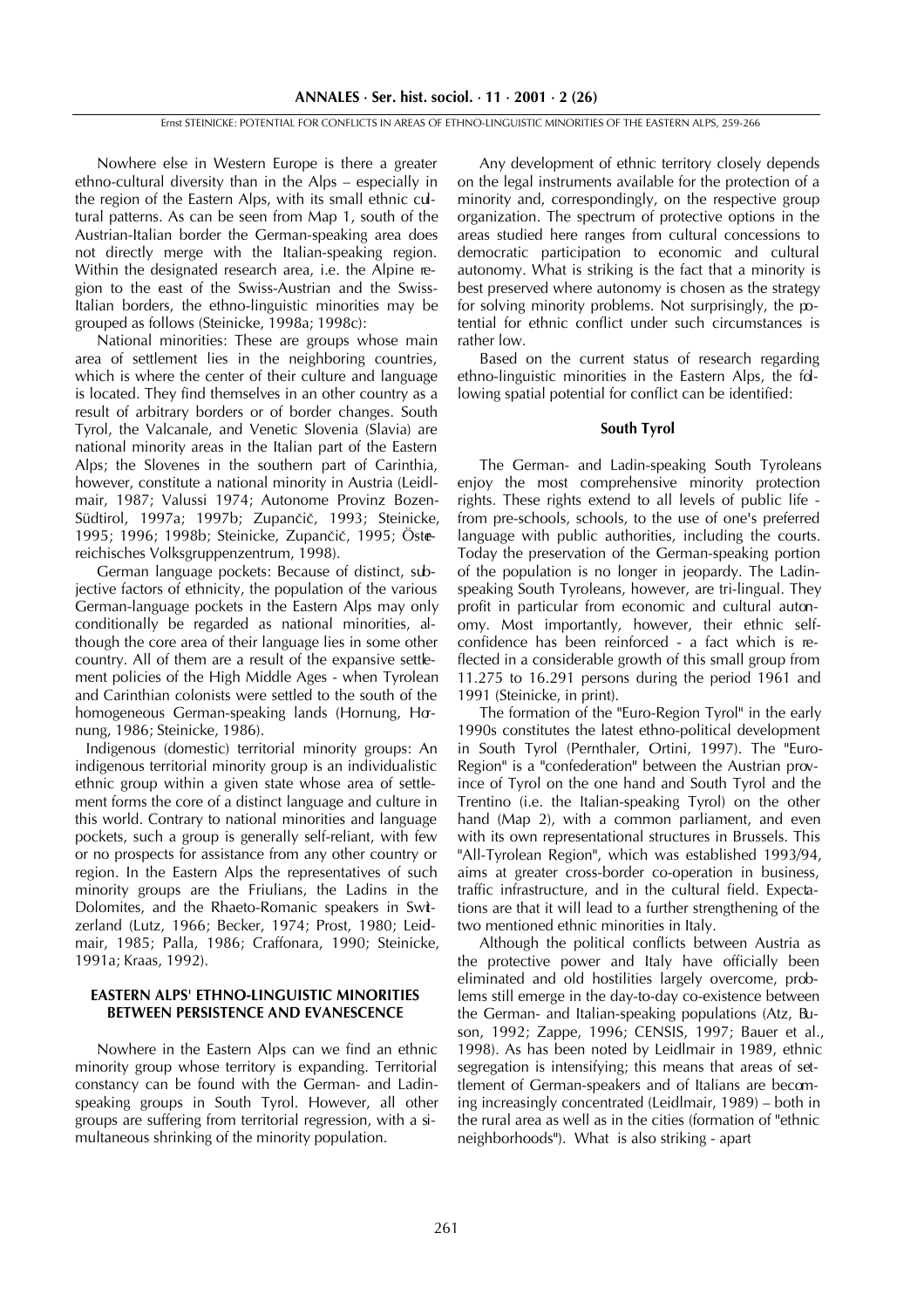0 50 km International boundaries Administrative boundaries TRENTINO **Trento** Innsbruck SOUTH TYROL TYROL Bolzano CH  $\mathsf{D}$ I A

Ernst STEINICKE: POTENTIAL FOR CONFLICTS IN AREAS OF ETHNO-LINGUISTIC MINORITIES OF THE EASTERN ALPS, 259-266

Map 2: The Euro-Region Tyrol. Zemljevid 2: Evroregija Tirolska.

from this spatial separation  $-$  is the decrease in the numbers of Italians. To date it is not fully clear whether we are witnessing demographic processes (emigration or low fertility) or whether the official language statistics are simply inadequate.

The questions relating to Italian migration in South Tyrol remain topical issues to this very day. Migration developments are still determined by political constraints. A majority of South Tyrol's Italian-speaking residents feel discriminated by the privileged treatment of German-speaking South Tyroleans - particularly with egard to public authorities and by public housing policies (Giovannetti, 1998). This has already had an impact on local election results. Given the low number of South Tyrol's Italian-speaking population in predominantly rural areas and because of certain historical determinants, some local municipalities tend to allow toponymical designations in Italian language (e.g. town signs, field names etc.) to gradually disappear  $-$  despite an official mandate for bilingualism.

As regards the small Ladin-speaking population in South Tyrol, the potential for conflict is low. However, a serious problem exists with regard to the neighboring Ladin population outside South Tyrol (cf. next chapter).

Here, the different political treatment and, consequently, the dissimilar socio-economic development have already led to a broadly-based debate on administrativeterritorial changes (Goebl, 1997).

## Other minority areas in the Italian part of the Eastern Alps

Although the Italian constitution provides for the protection of linguistic minorities (Articles 2, 3 and 6), the respective implementation ordinances for the region under discussion have not yet been put in place. But by the end of the year 2000 the individual municipalities are free to decide on their own which protective measures they want to take in this respect (Gazzetta Ufficiale, 1999; Palermo, 1999).

Up to the present the various groups (i.e. Italy's ethno-linguistic minorities except the Germans and Ladins of South Tyrol, as well as the French- and German-speaking population of the Aosta Valley) enjoy but few cultural privileges. As a result we witness a marked numerical decline of the various minorities. As shown above there are distinct framework conditions which hamper the preservation of minorities, such as, for ex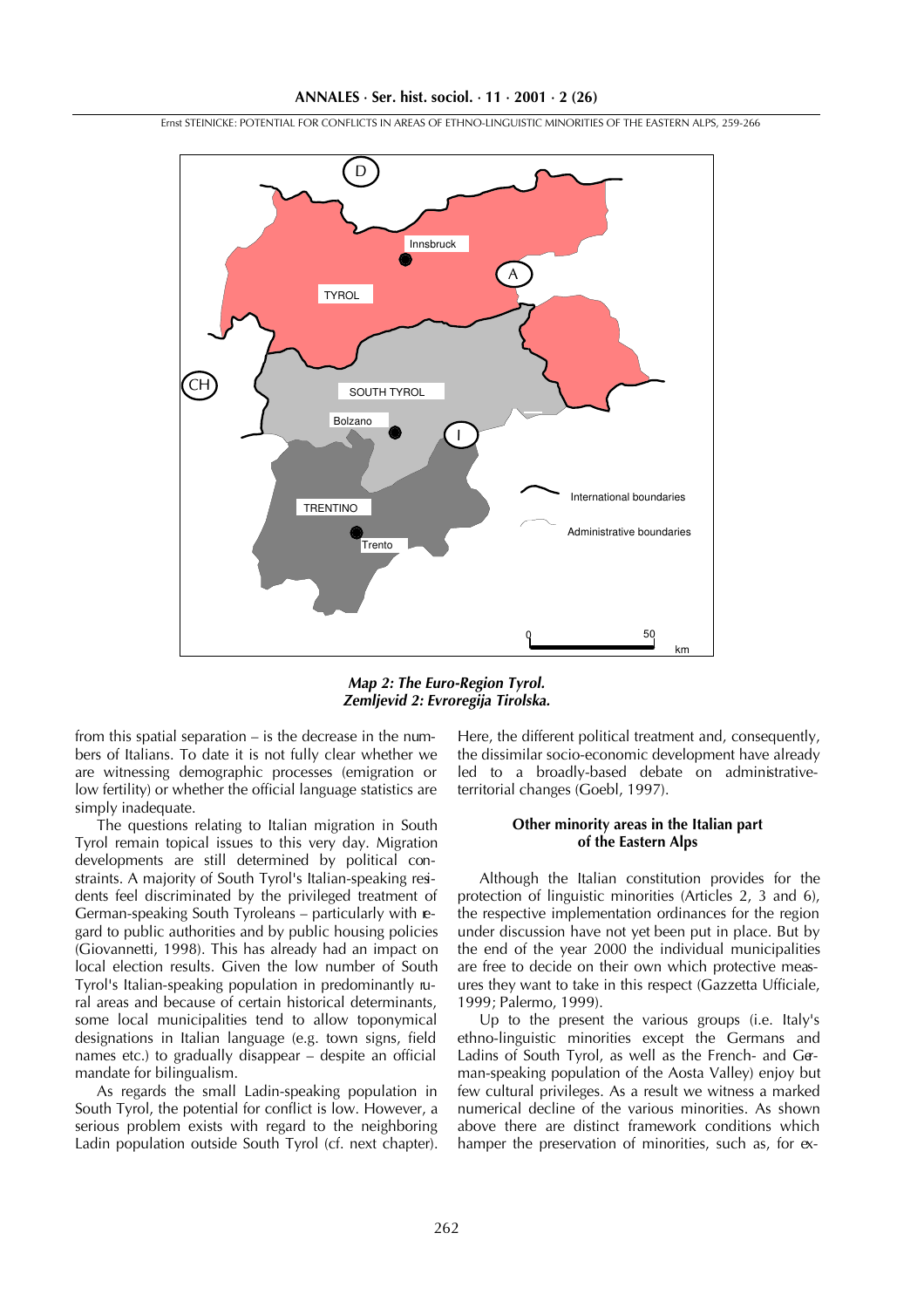ample, of the Ladins outside South Tyrol, the Friulians (in the Alps), the Slovenes, and of the German-speakers in the language pockets of northern Italy. These conditions include (Steinicke, 1991a; 1991b; in print):

- depopulation of mountain regions
- small cultural distance between the individual ethnic groups
- high number of mixed-language marriages
- low ethnic self-confidence.

The first parameter listed here indicates a certain demographic development, the following three refer to the process of assimilation to the majority population.

The Venetic mountain region has not shared in the economic upswing that the foothills and the southern plains has experienced since 1970. While lately it has been possible to expand job opportunities considerably - in Friuli especially after the earthquake catastrophe of  $1976$  – demographic figures show a sharp downturn in the Alpine region's population. In fact, the mountain valleys of Friuli count among those areas in Italy which have registered the strongest population losses since the Second World War. Thus, smaller ethnic groups such as the German-speaking language pockets have been halved. Some valleys with Slovene and Friulian settlements are losing their last residents at the very present (Steinicke, 1991a). There is still the question of how the population losses affecting especially the Slovene minority in Friuli can be contained.

Furthermore, the condition of "diffuse ethnicity" presents a significant obstacle to the preservation of language minorities. The close symbiosis between the individual ethnic groups has enhanced ethnic self-estrangement. Consequently, the population of northern Italy's German language pockets and of the Slovene-speaking Resia area tend to express their ethnic identity through their relationship to their respective villages rather than through the self-perception that they belong to the Austrian or Slovene culture. Considerable problems relating to ethnic identification further exist among the Slovenespeakers in the Valcanale as well as among the Friulianspeaking population. When objective factors of ethnicity (i.e. language) do not correspond to subjective factors (i.e. identification with a minority), these groups may be claimed both by the majority as well as by the minority.

Unfavorable demographic factors and "diffuse ethnicity" constitute obstacles for cultural assistance and tend to thwart the emergence of an organized movement. Such conditions contain a high potential for conflict.

#### Southern Carinthia

The Slovene-speaking minority in Carinthia enjoys international protection from respective guarantees enshrined in Austria's State Treaty of 1955. It was elaborated further in the Ethnic Groups Act of 1976. However, it is mainly the numerical relationship between minority and majority in the respective communities of Carinthia's mixed-language area that determines the degree to which those special rights may be granted before public authorities (including the establishment of bilingual town signs), in pre-schools and mandatory educational institutions, and in access to the media. Slovene interest groups do not agree with this official interpretation of respective legislation. They argue that in their view the census does not assess the actual number of Slovene language speakers (Zupančič, 1993; Österreichisches Volksgruppenzentrum, 1998).

The major reason for the permanent minorization of the Slovenes in this century is linked to problems of their ethnic identification (cf. "diffuse ethnicity" as mentioned above). The number of Carinthians using Slovene as their mother tongue (about 50.000) should not be underestimated, but more than two thirds of them do not identify with the Slovene minority. On the other hand, the Slovenes of Carinthia are apparently experiencing an ethnic renaissance (Steinicke, 1995). This is mainly attributed to the emergence of a large, well-educated Slovene-speaking social elite whose cultural and political demands are increasingly being accepted (Zupančič, 1993; 1999). Granted, the minority lost additional members between 1981 and 1991; but out of 38 bilingual communities in southern Carinthia, no fewer than 12 registered an increase in the Slovene-speaking population. The growth of Slovene-speaking residents in the lower Gail Valley as well as in the eastern Jaun Valley is most likely rooted in changes of the ethnic identity. In fact, more and more "language Slovenes," i.e. those who so far identified with the German-speaking majority, are finding their "way back" to the Slovene identity. It is to be expected that the upcoming EU membership of the Republic of Slovenia will enhance this ethnic renaissance in southern Carinthia.

Once again, several questions need to be addressed in this context. Thus, our current project will seek to analyze some of the likely conflicts which may come as a result of a continued trend toward ethnic selfawareness in Southern Carinthia.

#### **CONSEQUENCES**

In the various provinces of the Eastern Alps the risk of instability because of confrontations between ethnic minorities and the majority is relatively low. But there are some problems that could be driving forces for social conflicts, especially if connected to political changes. As demonstrated above, an analysis of the current state of research indicates that except for South Tyrol we are witnessing territorial regression and demographic weakening of the minorities in all minority areas of the Eastern Alps. As regards South Tyrol, a substantial potential for conflict may arise from special migration patterns and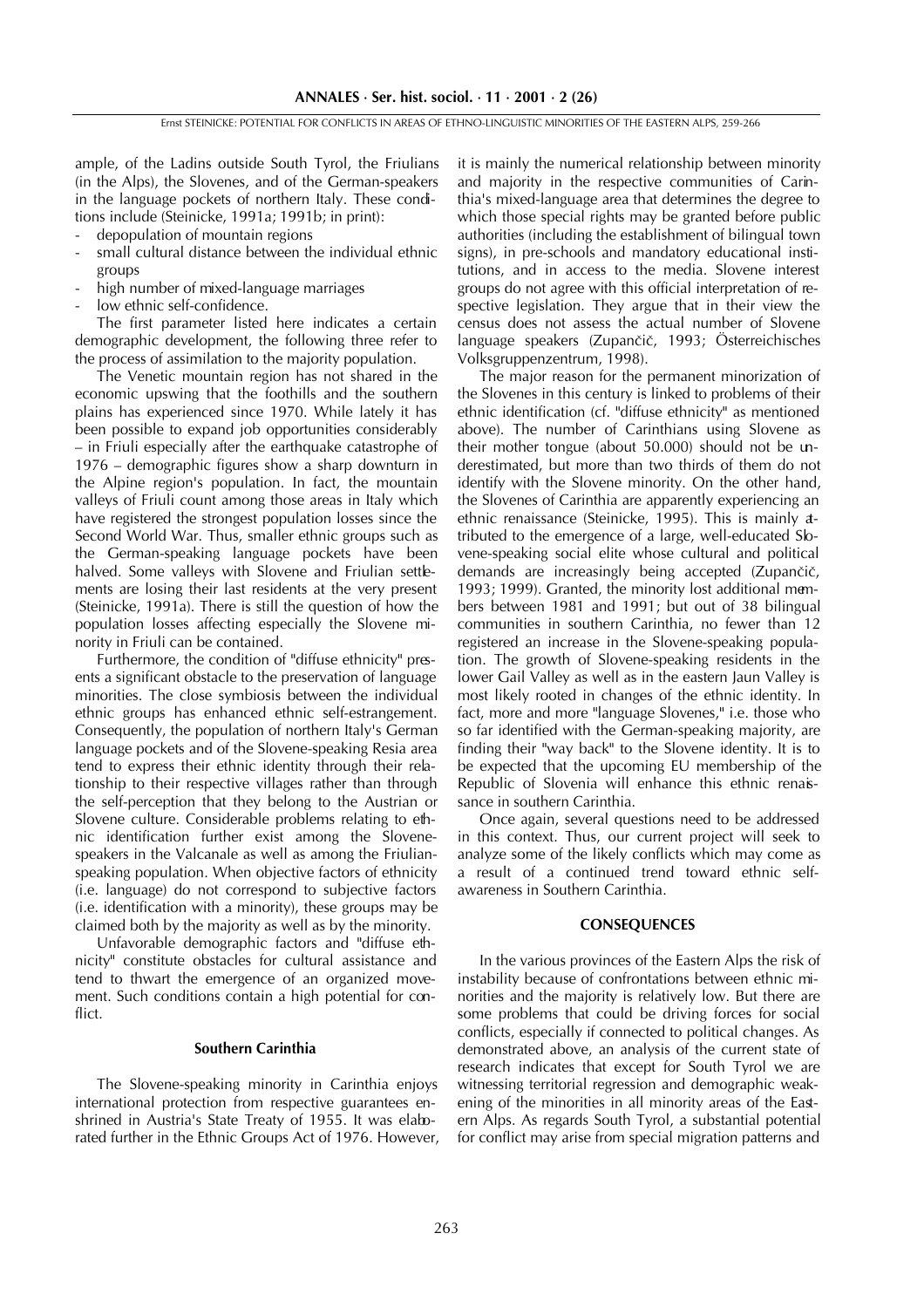Ernst STEINICKE: POTENTIAL FOR CONFLICTS IN AREAS OF ETHNO-LINGUISTIC MINORITIES OF THE EASTERN ALPS, 259-266

numerical decrease of the Italian-speaking residents.

The preservation of ethnic diversity in the area studied here would help minimize the potential for ethnic conflicts. As a result, it would be wise to apply some key elements of the South Tyrolean model of minority protection to other groups in the Eastern Alps. Two major strategies will have to be considered:

In order to reinforce the ethnic self confidence of the different minorities, it is paramount to adopt the underlying concept of South Tyrolean autonomy: the knowledge of a minority language should bring decisive economic advantages!

In a parallel move the installation of cross-border Euro-regions would constitute an important move toward strengthening the ethnic self-perception of the national minorities as well as of the German language islands.

## MOŽNOSTI ZA NAVZKRIŽJA V OBMOČJIH ETNO-LINGVISTIČNIH MANJŠIN VZHODNIH ALP

#### Ernst STEINICKE

Univerza v Innsbrucku, Oddelek za geografijo, A-6020 Innsbruck, Innrain 52 e-mail: ernst.steinicke @uibk.ac.at

### POVZETEK

V vzhodnih Alpah se nemško govoreče območje ne spaja neposredno z italijansko govorečim območjem. Med njima se namreč razteza pas etno-lingvističnih manjšin, ki jih lahko razvrstimo v naslednje skupine: narodne manjšine (Slovenci in Nemci), žepi nemškega jezika in avtohtone/domače ozemeljske manjšine (Furlani, Ladini, Retoromani).

Za vsa druga manjšinska območja v vzhodnih Alpah, z izjemo južne Tirolske, sta značilna ozemeljska regresija in progresivno krčenje manjšinskega prebivalstva. Nekaterim manjšim skupnostim pravzaprav že grozi izumrtje, na primer v nekaterih nemško govorečih žepih v severni Italiji ali v posameznih furlanskih in slovensko govorečih gorskih vaseh. Seveda sta predvsem asimilacija in depopulacija tisti gonilni sili, ki spreminjata etnične meje v vzhodnih Alpah. Na južnem Tirolskem, kjer se nemško in ladinsko govoreče skupine ohranjajo predvsem po zaslugi različnih zaščitnih mehanizmov, se čuti diskriminirano italijansko govoreče prebivalstvo, in posledica tega se je že pokazala v rezultatih lokalnih volitev. Zatorej je nujno, da njihovo migracijsko vedenje in številčno zmanjševanje preučujemo karseda podrobno.

Tako imenovana "razpršena etnija", značilna za nekatere jezikovne skupine v vzhodnih Alpah, pomeni nadaljnjo možnost za navzkrižja v regiji. To še posebno velja za žepe nemško govorečih populacij, za naselja v Kanalski dolini in za slovensko govoreče manjšine na avstrijskem Koroškem. V primerih, kjer se objektivni kriteriji etnije (t.j. jezika) ne ujemajo s subjektivnimi dejavniki (t.j. identificiranjem s skupino), si te skupine pogosto "prisvojijo" tako večine kot manjšine. Na Koroškem, na primer, kakih 50.000 ljudi doma govori slovensko, vendar pa je štetje leta 1991 razkrilo, da se je s slovensko manjšino identificiralo samo 15.000 prebivalcev.

Naš glavni namen je ugotoviti te možnosti za etnične konflikte v vzhodnih Alpah ter predstaviti ukrepe in strategije za reševanje problemov v teh območjih na socialno uravnotežen način.

Ključne besede: V Alpe, narodne manjšine, Italijani, Nemci, Slovenci, državne meje, etnične meje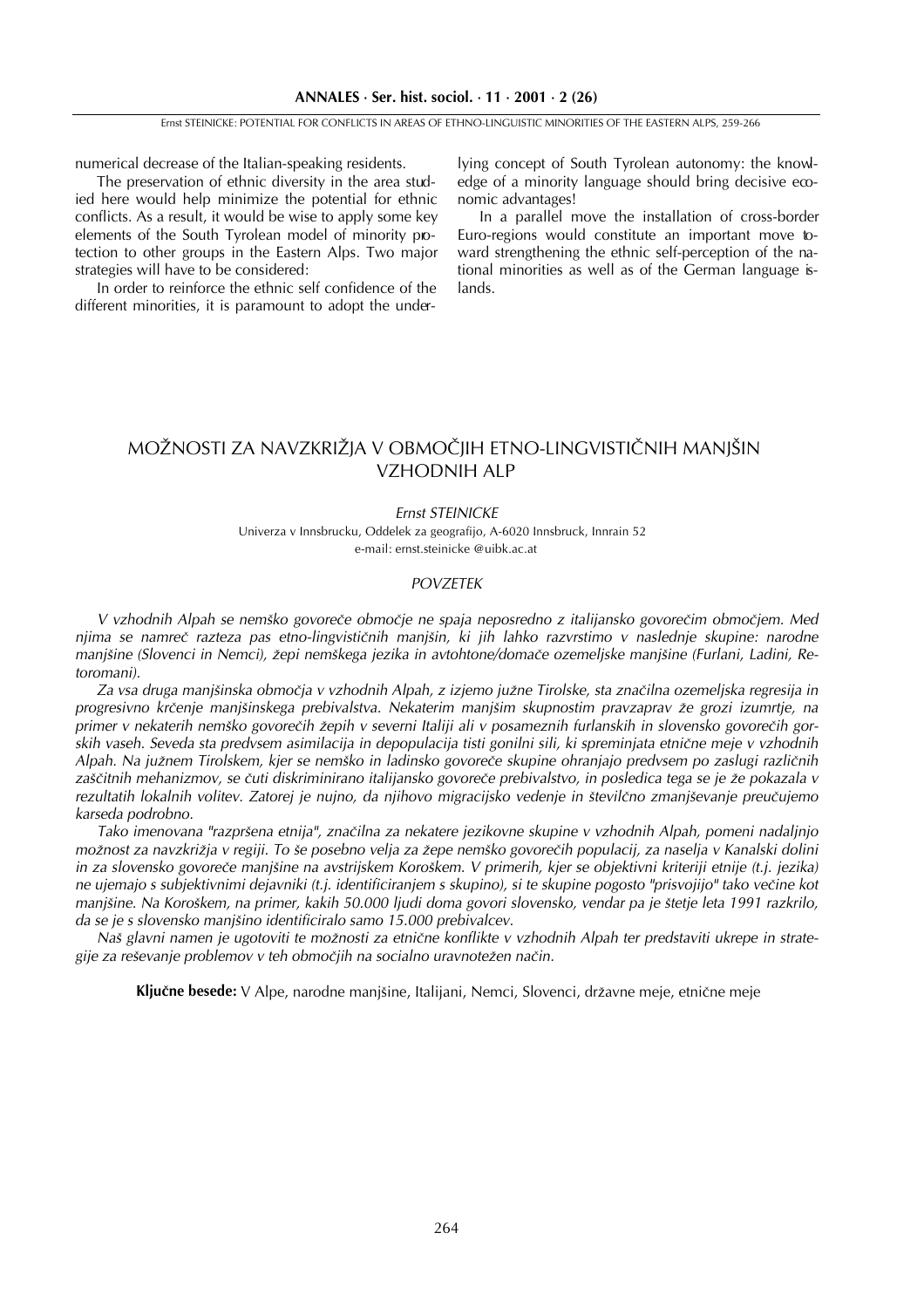Ernst STEINICKE: POTENTIAL FOR CONFLICTS IN AREAS OF ETHNO-LINGUISTIC MINORITIES OF THE EASTERN ALPS, 259-266

#### REFERENCES

Atz, H., Buson, O. (eds.) (1992): Interethnische Beziehungen: Leben in einer mehrsprachigen Gesellschaft. Bozen/Bolzano.

Autonome Provinz Bozen-Südtirol (ed.) (1997a): Südtirols Autonomie. Bozen/Bolzano.

Autonome Provinz Bozen-Südtirol (ed.) (1997b): Das neue Autonomiestatut. Bozen/Bolzano.

Bauer, et al. (1998): Zwischen Herkunft und Zukunft. Südtirol im Spannungsfeld zwischen ethnischer und postnationaler Gesellschaftsstruktur. Bozen/Bolzano.

Becker, H. (1974): Das Land zwischen Etsch und Piave als Begegnungsraum von Deutschen, Ladinern und Italienern in den südlichen Ostalpen. Kölner Geographische Arbeiten, 31. Köln.

Craffonara, L. (1990): Die Dolomitenladiner. St. Martin in Thurn.

CENSIS (1997): Centro Studi Investimenti Sociali (ed.): Identità e mobilità di tre gruppi linguistici in Alto Adige. Rapporto finale. Roma.

Gazzetta Ufficiale (1999): Gazzetta Ufficiale n. 297 del 20 dicembre 1999. Legge 15 dicembre 1999, n. 482. Norme in materia di tutela delle minoranze linguistiche storiche. Roma.

Giovannetti, P. (1998): Alto Adige, il disagio di essere italiani. Il Mulino, 5. Bologna, 891 ss.

Goebl, H. (1997): Der Neoladinitätskurs in der Provinz Belluno. Ladinia, 21. San Martin de Tor, 5-57.

Hornung, H., Hornung, M. (1986): Deutsche Sprachinseln aus Altösterreich. Ein Wegweiser. Wien.

Kraas, F. (1992): Die Rätoromanen Graubündens. Stuttgart.

Leidlmair, A. (1985): Ladinien - Land und Leute in geographischer Sicht. Ladinia, 9. San Martin de Tor, 5- 17.

Leidlmair, A. (1987): Südtirol im Wandel der achtziger Jahre. Österreich in Geschichte und Literatur mit Geographie, 31. Graz, 205-219.

Leidlmair, A. (1989): Südtirol - Formen der räumlichen und sozialen Mobilität im ethnischen Berührungsraum der Alpen. Tübinger Geographische Studien, 90. Tübingen, 367-382.

Lutz, W. (1966): Gröden - Landschaft, Siedlung und Wirtschaft eines Dolomitenhochtales. Tiroler Wirtschaftsstudien, 21. Innsbruck.

Österreichisches Volksgruppenzentrum (1998): Volksgruppenreport. Wien.

Palermo, F. (1999): Das italienische Rahmengesetz zum Schutz historischer Sprachminderheiten. Menschenrechtsmagazin, 2. Innsbruck.

Palla, L. (1986): I ladini fra tedeschi e italiani. Livinallongo del Col di Lana: una comunità sociale, 1918- 1948. Venezia.

Pernthaler, P., Ortini, S. (eds.) (1997): Euregio Tirol. Rechtliche Voraussetzungen und Schranken der Institutionalisierung. Bozen, Trient.

Prost, B. (1980): Il Friuli. Regione di incontri e di scontri. 2<sup>nd</sup> ed. Udine.

Reiterer, A. (1999): Ethnischer Konflikt. In: Reiterer, A., Flaschberger, L. (eds.): Ethnischer Konflikt und Alltag. Frankfurt/M.-Berlin-Paris-New York, 9 -43.

Rhoodie, E. M. (1993): Cultures in Conflict. A Global Survey of Ethnicity, Secterianism and Nationalism, 1960- 1990. Jefferson (NC).

Steinicke, E. (1986): Erhalt und Verfall deutscher Sprachinseln der Ostalpen. Berichte zur deutschen Landeskunde, 60. Trier-Leipzig, 247-288.

Steinicke, E. (1991a): Friaul - Bevölkerung und Ethnizität. Innsbrucker Geographische Studien, 20. Innsbruck.

Steinicke, E. (1991b): Die Gebirgsentvölkerung und ihr Einfluß auf die sprachlichen Minderheiten in den Venezianischen Alpen. Mitteilungen der Österreichischen Geographischen Gesellschaft, 133. Wien, 146- 174.

Steinicke, E. (1995): Die Slowenen in Kärnten und Friaul - eine verschwindende Minderheit. Geographische Rundschau, 47. Braunschweig, 52-57.

Steinicke, E. (1996): Die humangeographische Differenzierung des Kanaltals innerhalb der Montagna friulana (English summary). In: Sumi, I., Venosi, S. (eds.): Multilingualism on European Borders. The Case of Valcanale. Trieste, 103-127.

Steinicke, E. (1998a): Ethno-political problems at the Austrian-Italian border. Borderlands or transborder regions - geographical, social and political problems. Regions and regionalism, 3. Lodz, University of Lodz, 150- 157.

Steinicke, E. (1998b): Multikulturelle Probleme im viesprachigen Kanaltal. Arbeiten aus dem Institut für Geographie der Karl-Franzens-Universität Graz, vol. 36. Beiträge zur Lebensraumforschung und Geographie der Geisteshaltung. Graz, 265-281.

Steinicke, E. (1998c): Les minorités ethno-linguistiques dans les Alpes orientales. Une ressource culturelle menacée. In: Guéllec, A. (ed.): La ressource culturelle et les collectivités territoriales. Le fait départemental et régional. Rennes, 207-218.

Steinicke, E. (in print): Die Kärntener Slowenen und die Südtiroler Ladiner. Eine Renaissance kleiner ethnischer Minderheiten? Berichte zur deutschen Landeskunde. Trier-Leipzig.

Steinicke, E., Zupančič, J. (1995): Les Slovènes de Carinthie, une communauté de la périphérie? In: Goetschy, H., Sanguin, A. L. (eds.): Langues régionales et relations transfrontalières en Europe. Paris, 189-203.

Valussi, G. (1974): Gli sloveni in Italia. Trieste.